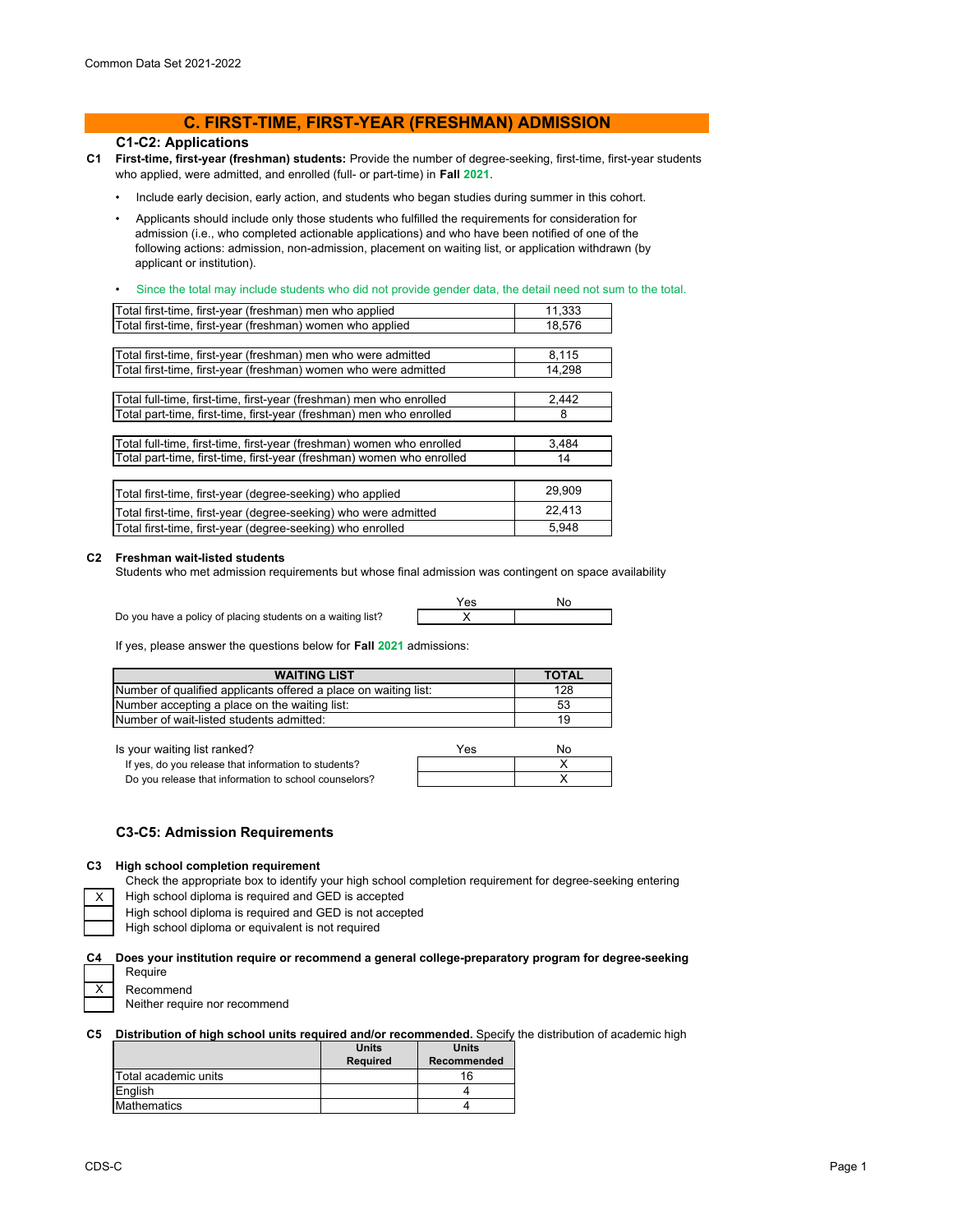| Science                      | 3 |
|------------------------------|---|
| Of these, units that must be |   |
| lab                          | 3 |
| Foreign language             | 2 |
| Social studies               |   |
| History                      |   |
| Academic electives           |   |
| <b>Computer Science</b>      |   |
|                              |   |
|                              |   |
| Visual/Performing Arts       |   |
| Other (specify)              |   |
|                              |   |

# **C6-C7: Basis for Selection**

**C6** Do you have an open admission policy, under which virtually all secondary school graduates or students with Open admission policy as described above for all students

Open admission policy as described above for most students, but--

selective admission for out-of-state students

selective admission to some programs

other (explain):

Do not have an open admission policy

#### **C7 Relative importance of each of the following academic and nonacademic factors in your first-time, first-**

|                                   | Very Important | Important | <b>Considered</b> | <b>Not Considered</b> |
|-----------------------------------|----------------|-----------|-------------------|-----------------------|
| Academic                          |                |           |                   |                       |
| Rigor of secondary school record  | X              |           |                   |                       |
| Class rank                        |                |           |                   | X                     |
| Academic GPA                      | X              |           |                   |                       |
| Standardized test scores          |                | X         |                   |                       |
| <b>Application Essay</b>          |                | X         |                   |                       |
| Recommendation(s)                 |                |           | X                 |                       |
| Nonacademic                       |                |           |                   |                       |
| Interview                         |                |           |                   | X                     |
| <b>Extracurricular activities</b> |                | X         |                   |                       |
| Talent/ability                    |                | X         |                   |                       |
| Character/personal qualities      |                | X         |                   |                       |
| First generation                  |                |           |                   | X                     |
| Alumni/ae relation                |                |           |                   | X                     |
| Geographical residence            |                |           |                   | Χ                     |
| State residency                   |                |           |                   | Χ                     |
| Religious affiliation/commitment  |                |           |                   | X                     |
| Racial/ethnic status              |                |           |                   | X                     |
| <b>Volunteer work</b>             |                |           | X                 |                       |
| Work experience                   |                |           | X                 |                       |
| Level of applicant's interest     |                |           |                   | X                     |

# **C8: SAT and ACT Policies**

#### **Entrance exams**

X Does your institution make use of SAT, ACT, or SAT Subject Test scores in **admission** decisions for first-time, first-year, degree-seeking applicants?

| Yes | חע |  |  |
|-----|----|--|--|
|     |    |  |  |

#### **C8A** If yes, place check marks in the appropriate boxes below to reflect your institution's policies for use in admission

|                                  | <b>ADMISSION</b> |           |                         |                                        |                 |
|----------------------------------|------------------|-----------|-------------------------|----------------------------------------|-----------------|
|                                  | Require          | Recommend | <b>Require for Some</b> | <b>Consider if</b><br><b>Submitted</b> | <b>Not Used</b> |
| SAT or ACT                       |                  |           |                         |                                        |                 |
| <b>ACT Only</b>                  |                  |           |                         |                                        |                 |
|                                  |                  |           |                         |                                        |                 |
| <b>SAT Only</b>                  |                  |           |                         |                                        |                 |
| SAT and SAT Subject Tests or ACT |                  |           |                         |                                        |                 |
| <b>SAT Subject Tests</b>         |                  |           |                         |                                        |                 |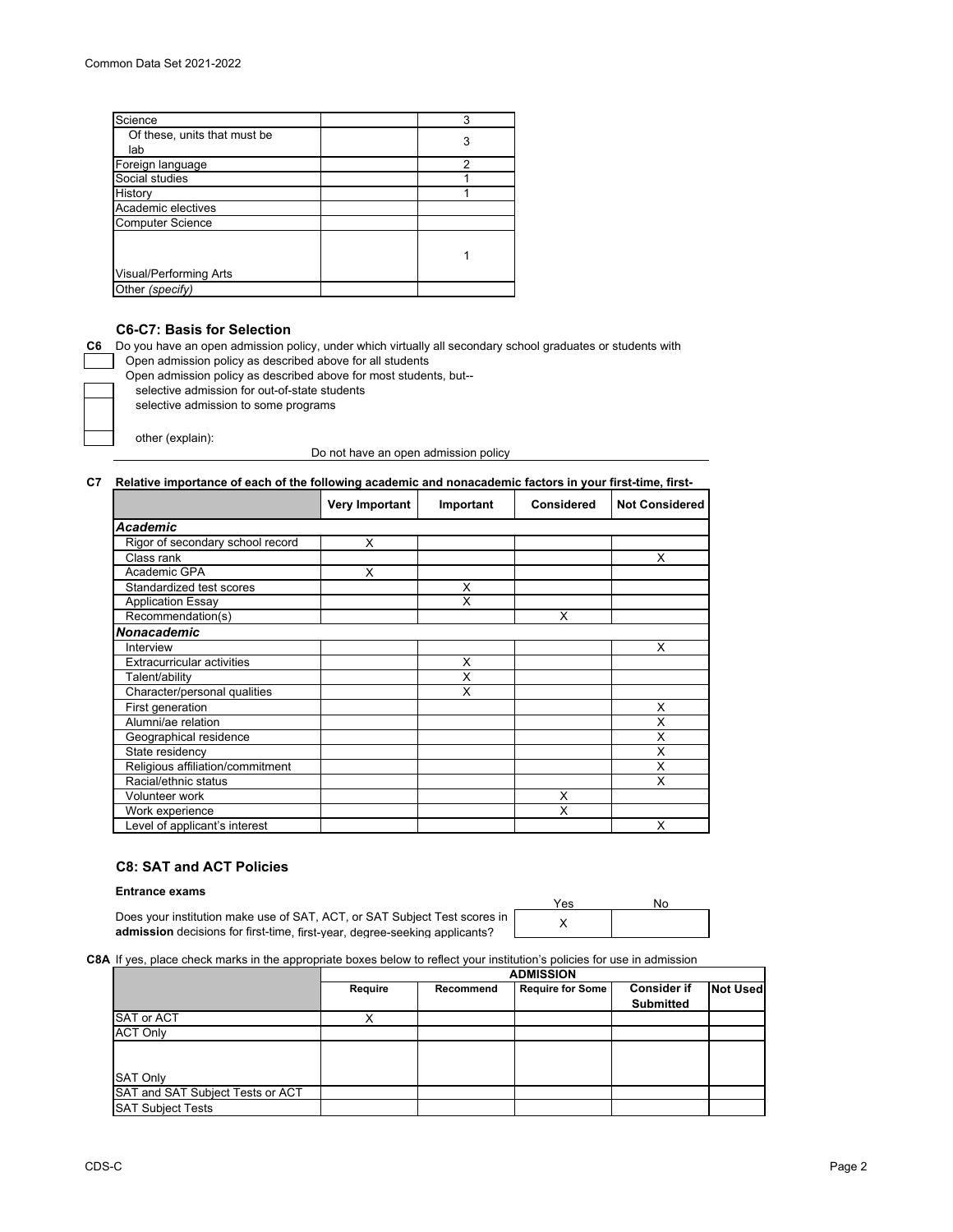**C8B** If your institution will make use of the ACT in admission decisions for first-time, first-year, degree-seeking applicants for **Fall** 

ACT with writing required ACT with writing recommended

X ACT with or without writing accepted

**C8B** If your institution will make use of the SAT in admission decisions for first-time, first-year, degree-seeking applicants for **Fall 2023** please indicate which ONE of the following applies (regardless of whether the Essay score will be used in the admissions process):

SAT with Essay component required

SAT with Essay component recommended

SAT with or without Essay component accepted

**C8C** Please indicate how your institution will use the SAT or ACT essay component; check all that apply.

|                                                   | <b>SAT essay</b> | <b>ACT essay</b> |
|---------------------------------------------------|------------------|------------------|
| For admission                                     |                  |                  |
| For placement                                     |                  |                  |
| For advising                                      |                  |                  |
| In place of an application essay                  |                  |                  |
| As a validity check on the application<br>process |                  |                  |
| No college policy as of now                       |                  |                  |
| Not using essay component                         | x                |                  |

**C8D** In addition, does your institution use applicants' test scores for academic advising?

| es. |
|-----|
| ю.  |
|     |

**C8E** Latest date by which SAT or ACT scores must be received for fall-term admission

|    | Latest date by which SAT Subject Test scores must be received for fall-term admission                                             | 1-Jul |
|----|-----------------------------------------------------------------------------------------------------------------------------------|-------|
|    | <b>C8F</b> If necessary, use this space to clarify your test policies<br>(e.g., if tests are recommended for some students, or if |       |
| ΙX | C8G Please indicate which tests your institution uses for placement (e.g., state tests):<br><b>SAT</b>                            |       |
|    | ACT<br><b>SAT Subject Tests</b>                                                                                                   |       |

**X** AP **X** CLEP **X** Institutional Exam State Exam (specify):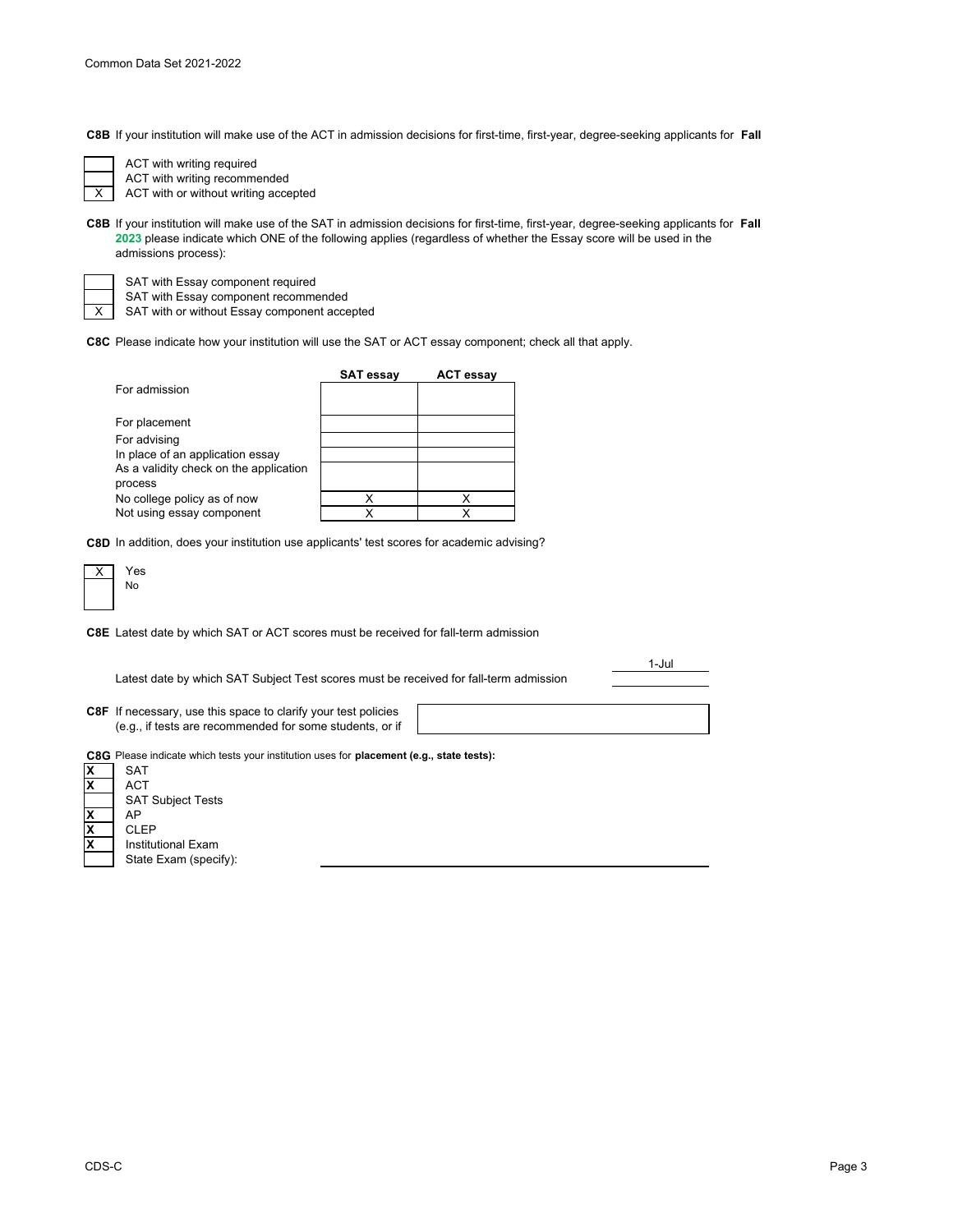### **C9-C12: Freshman Profile**

Provide information for **ALL enrolled, degree-seeking, full-time and part-time, first-time, first-year (freshman) students** enrolled in **Fall 2021**, including students who began studies during summer, international t d'ar de la trois de la trois de la trois de la trois de la trois de la trois de la trois de la trois de la t<br>Les trois de la trois de la trois de la trois de la trois de la trois de la trois de la trois de la trois de l

- **C9 Percent and number of first-time, first-year (freshman) students enrolled in Fall 2021 who submitted national standardized (SAT/ACT) test scores.**
	- Include information for **ALL enrolled, degree-seeking, first-time, first-year (freshman) students who submitted test scores.**
	- Do not include partial test scores (e.g., mathematics scores but not critical reading for a category of
	- Do not convert SAT scores to ACT scores and vice versa.
	- If a student submitted multiple sets of scores for a single test, report this information according to how **•** If you consider the highest scores from either submission, use the highest combination of scores
		- If you average the scores, use the average to report the scores.

|                       | Percent | Number |
|-----------------------|---------|--------|
| Submitting SAT Scores | 16%     | 942    |
| Submitting ACT Scores | 62%     | 3672   |

**For each assessment listed below, report the score that represents the 25th percentile (the score that 25 percent of the freshman population scored at or below) and the 75th percentile score (the score that 25 percent scored at or above).**

| 25th Percentile | <b>75th Percentile</b> |
|-----------------|------------------------|
| 1180            | 1340                   |
| 590             | 670                    |
| 580             | 670                    |
| 25              | 31                     |
| 24              | 29                     |
| 24              | 33                     |
|                 |                        |
|                 |                        |

**Percent of first-time, first-year (freshman) students with scores in each range:**

| <b>Score Range</b>   | <b>SAT Evidence-</b><br><b>Based Reading</b><br>and Writing | <b>SAT Math</b> |
|----------------------|-------------------------------------------------------------|-----------------|
| 700-800              | 14.65%                                                      | 15.92%          |
| 600-699              | 59.45%                                                      | 48.83%          |
| 500-599              | 25.37%                                                      | 33.97%          |
| 400-499              | 0.53%                                                       | 1.27%           |
| 300-399              |                                                             |                 |
| 200-299              |                                                             |                 |
| Totals should = 100% | 100.00%                                                     | 99.99%          |

| <b>Score Range</b>      | <b>SAT Composite</b> |
|-------------------------|----------------------|
| 1400-1600               | 12.42%               |
| 1200-1399               | 57.54%               |
| 1000-1199               | 29.30%               |
| 800-999                 | 0.74%                |
| 600-799                 |                      |
| 400-599                 |                      |
| Totals should = $100\%$ | 100.00%              |

| <b>Score Range</b>      | <b>ACT Composite</b> | <b>ACT English</b> | <b>ACT Math</b> |
|-------------------------|----------------------|--------------------|-----------------|
| 30-36                   | 40.09%               | 44.17%             | 23.23%          |
| 24-29                   | 48.01%               | 38.83%             | 56.40%          |
| 18-23                   | 11.85%               | 16.45%             | 18.38%          |
| $12 - 17$               | 0.05%                | 0.52%              | 1.99%           |
| $6 - 11$                |                      | 0.03%              |                 |
| Below 6                 |                      |                    |                 |
| Totals should = $100\%$ | 100.00%              | 100.00%            | 100.00%         |

**C10 Percent of all degree-seeking, first-time, first-year (freshman) students who had high school class rank**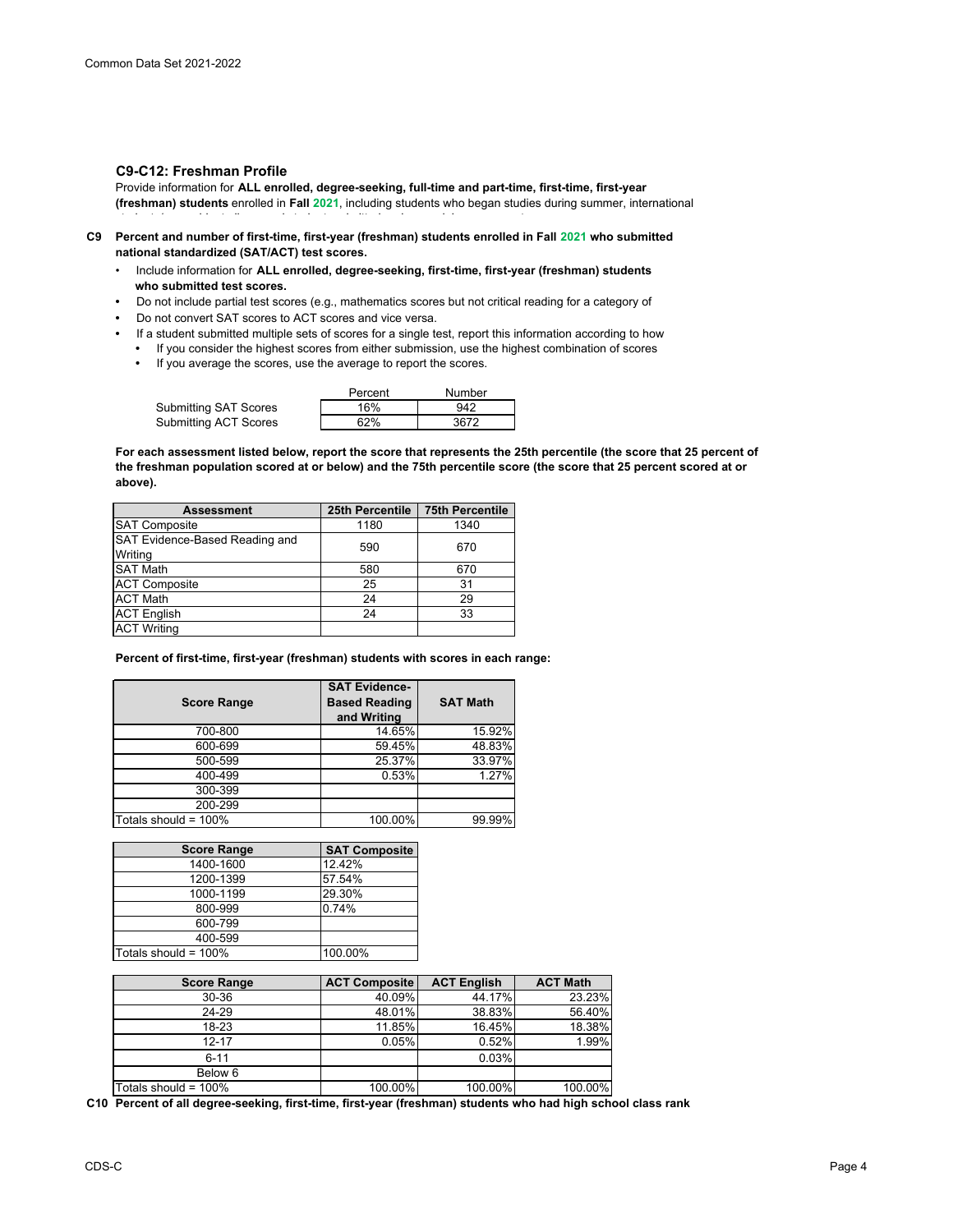| <b>Assessment</b>                                                              | Percent |                          |
|--------------------------------------------------------------------------------|---------|--------------------------|
| Percent in top tenth of high school graduating class                           | 35%     |                          |
| Percent in top quarter of high school graduating class                         |         |                          |
|                                                                                | 63%     |                          |
| Percent in top half of high school graduating class                            |         |                          |
|                                                                                |         | $91\%$ Top half +        |
| Percent in bottom half of high school graduating class                         |         |                          |
|                                                                                |         | $9\%$ bottom half = 100% |
| Percent in bottom quarter of high school graduating class                      | 1%      |                          |
| Percent of total first-time, first-year (freshmen) students who submitted high | 36%     |                          |

#### **C11 Percentage of all enrolled, degree-seeking, first-time, first-year (freshman) students who had high school**

| <b>Score Range</b>                         | Percent |
|--------------------------------------------|---------|
| Percent who had GPA of 4.0                 | 59.22%  |
| Percent who had GPA between 3.75 and 3.99  | 15.78%  |
| Percent who had GPA between 3.50 and 3.74  | 12.07%  |
| IPercent who had GPA between 3.25 and 3.49 | 8.18%   |
| Percent who had GPA between 3.00 and 3.24  | 3.60%   |
| IPercent who had GPA between 2.50 and 2.99 | 1.05%   |
| IPercent who had GPA between 2.0 and 2.49  | 0.10%   |
| IPercent who had GPA between 1.0 and 1.99  |         |
|                                            |         |
| Percent who had GPA below 1.0              |         |
|                                            |         |
|                                            |         |
| Totals should = 100%                       | 100.00% |

**C12** Average high school GPA of all degree-seeking, first-time, first-year  $\vert$  4.05 Percent of total first-time, first-year (freshman) students who submitted high [

| 4.05   |  |
|--------|--|
| 99.43% |  |

# **C13-C20: Admission Policies**

# **C13 Application Fee**

**If your institution has waived its application fee for the Fall 2022 admission cycle please select no.**

|          | Does your institution have an application fee?                                                            | Yes<br>х | No      |  |
|----------|-----------------------------------------------------------------------------------------------------------|----------|---------|--|
|          | Amount of application fee:                                                                                | \$50     |         |  |
|          | Can it be waived for applicants with financial need?                                                      | Yes<br>X | No      |  |
|          | If you have an application fee and an on-line application option, please indicate policy for students who |          |         |  |
| $\times$ | Same fee                                                                                                  |          |         |  |
|          | Free<br>Reduced                                                                                           |          |         |  |
|          |                                                                                                           | Yes      | No      |  |
|          | Can on-line application fee be waived for applicants<br>with financial need?                              | X        |         |  |
|          | C14 Application closing date                                                                              |          |         |  |
|          | Does your institution have an application closing date?                                                   | Yes      | No<br>X |  |
|          | <b>Date</b>                                                                                               |          |         |  |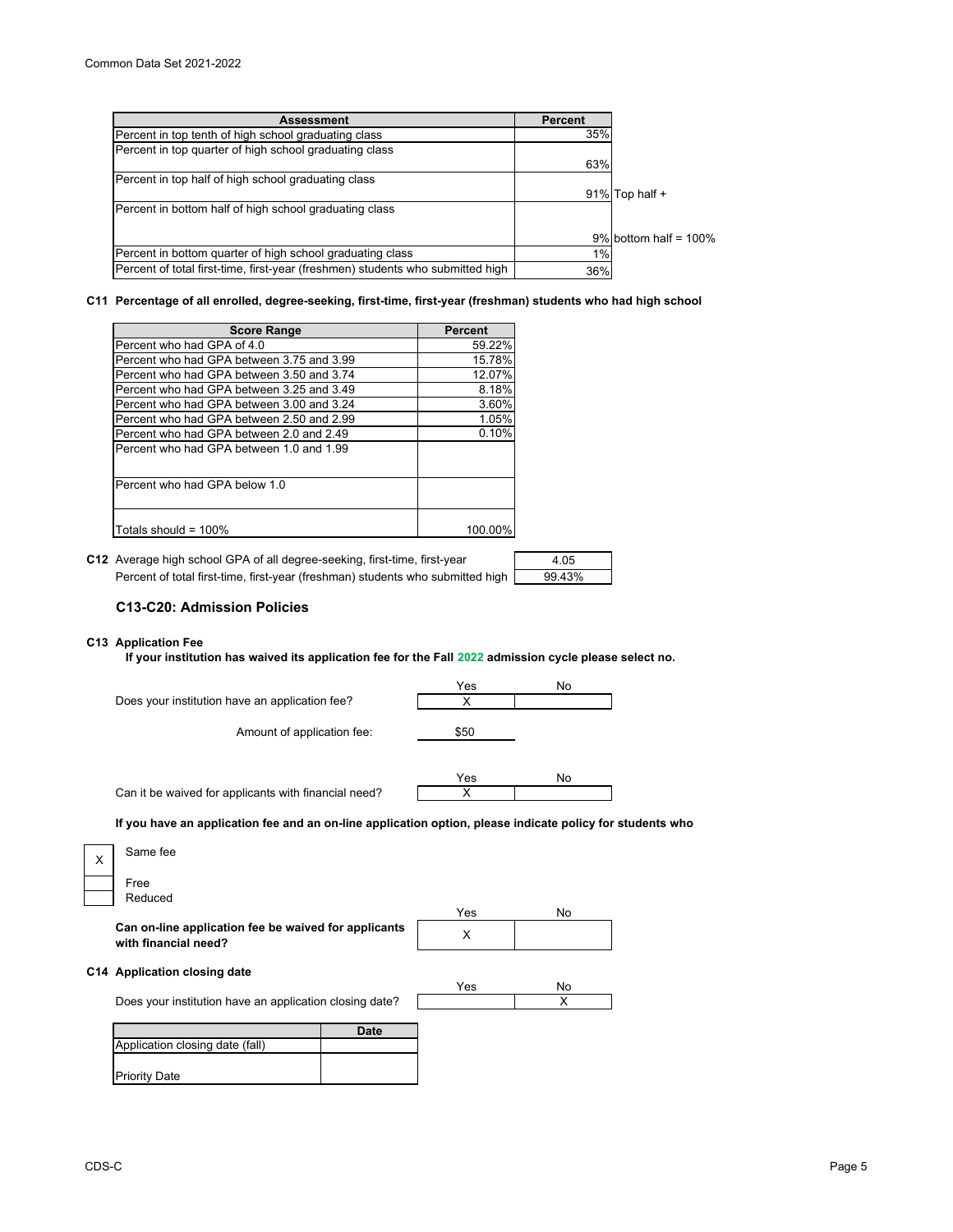|   |                                                                                                              |            |                              | Yes      | No      |  |
|---|--------------------------------------------------------------------------------------------------------------|------------|------------------------------|----------|---------|--|
|   | C15 Are first-time, first-year students accepted for terms other than the                                    |            |                              | X        |         |  |
|   | C16 Notification to applicants of admission decision sent (fill in one only)                                 |            |                              |          |         |  |
| x | On a rolling basis beginning (date):<br>By (date):<br>Other:                                                 | 15-Dec     |                              |          |         |  |
|   | C17 Reply policy for admitted applicants (fill in one only)                                                  |            |                              |          |         |  |
|   | Must reply by (date):<br>No set date<br>Must reply by May 1st or within<br>Other:                            | 2          | weeks if notified thereafter |          |         |  |
|   | Deadline for housing deposit (MMDD):<br>Amount of housing deposit:                                           | N/A<br>250 |                              |          |         |  |
|   | Refundable if student does not enroll?                                                                       |            |                              |          |         |  |
| Χ | Yes, in full<br>Yes, in part<br>No                                                                           |            |                              |          |         |  |
|   | C18 Deferred admission                                                                                       |            |                              |          |         |  |
|   | Does your institution allow students to postpone enrollment after<br>If yes, maximum period of postponement: |            |                              | Yes<br>X | No      |  |
|   | 1 year                                                                                                       |            |                              |          |         |  |
|   | C19 Early admission of high school students                                                                  |            |                              |          |         |  |
|   | Does your institution allow high school students to enroll as full-time, first-                              |            |                              | Yes      | No<br>X |  |
|   | C20 Common Application: Question removed from CDS. (Initiated during 2006-2007 cycle)                        |            |                              |          |         |  |

# **C21-C22: Early Decision and Early Action Plans**

# **C21 Early Decision**

| . . Luit Pouluivii                                                         |     |    |
|----------------------------------------------------------------------------|-----|----|
|                                                                            | Yes | No |
| Does your institution offer an early decision plan (an admission plan that |     | x  |
| If "yes," please complete the following:                                   |     |    |
| First or only early decision plan closing date                             |     |    |
| First or only early decision plan notification date                        |     |    |
| Other early decision plan closing date                                     |     |    |
| Other early decision plan notification date                                |     |    |
| For the Fall 2021 entering class:                                          |     |    |
| Number of early decision applications received by your institution         |     |    |
| Number of applicants admitted under early decision plan                    |     |    |
| Please provide significant details about your early decision plan:         |     |    |
|                                                                            |     |    |

# **C22 Early action**

| .                                                                           | Yes | Nο |
|-----------------------------------------------------------------------------|-----|----|
| Do you have a nonbinding early action plan whereby students are notified of |     |    |
|                                                                             |     |    |